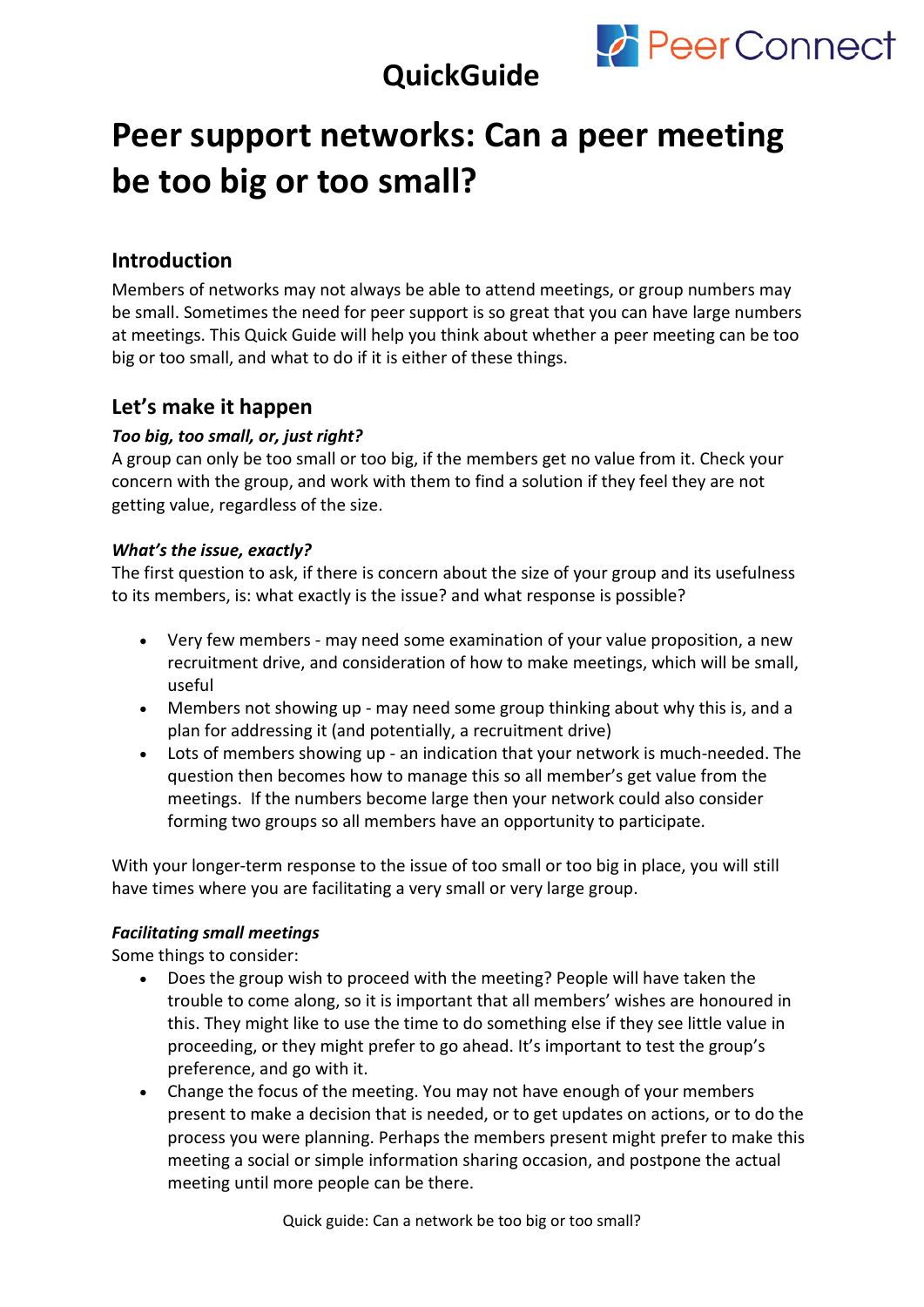# **QuickGuide**

**PeerConnect** 

- Shift process for the meeting. You can always change how the meeting is conducted if there aren't enough people to do, for example, break out small group work. You could ask individuals to work alone instead of in a smaller group, and then come back with others to contribute their thinking. Or, the whole group could do the work that smaller groups were going to do. Be flexible and willing to shift your plans.
- Remember and remind the group of the advantages of a small group work can be done more quickly, people have more opportunity to have their voice heard, members can get to know each other better. Focus on the positives!

#### *Facilitating big meetings*

Some things to consider:

- Ask for help and support. Ask an experienced facilitator in your group, or your wider network, for help with designing the meeting if you are unsure. Make sure there are multiple note takers and facilitators when needed.
- Get organised well in advance if you can. Make sure you have plenty of materials, enough chairs and food and drink, a quiet space, and lots of helpers who know what they need to do.
- Make sure that people who may feel overwhelmed by the large group have a 'buddy' or someone to keep an eye on their wellbeing, and to support them to have their voice heard. Provide some quiet space if needed, and make sure everyone knows that it's okay to step out for a while if they need to.
- Ask people to keep their contributions short and to the point. Remind the group if needed.
- Shift process for the meeting. You can always change how the meeting is conducted if there are too many people to do the process you planned. For example, if you had planned a whole group circle check in, break people up into small groups for check in, get them to write down their key points, and share when the larger group comes back together. Break people into small groups to discuss decisions, to make the whole group process more manageable, and to give opportunities to connect more intimately. Be flexible and willing to shift your plans.
- Consider more frequent meetings. This may mean you reduce the group size at any meeting, which may make the meetings more useful to some members. Always discuss this with the group first.
- Remember and remind the group of the advantages of a large group this network has hit a nerve and is therefore very successful, lots of work can be done quickly in break out groups, more perspectives can be heard, members can make more new friends. Focus on the positives!

### **Where you can find more information**

See Quick Guide: Running a peer meeting: some useful facilitation skills See Quick Guide: Thinking about building a posse See Quick Guide: Sharing the work around: how to get more network members involved in organising the peer network meetings

Useful web links:

The Centre of Excellence for Peer Support (mental health) has some great resources for peer support networks: